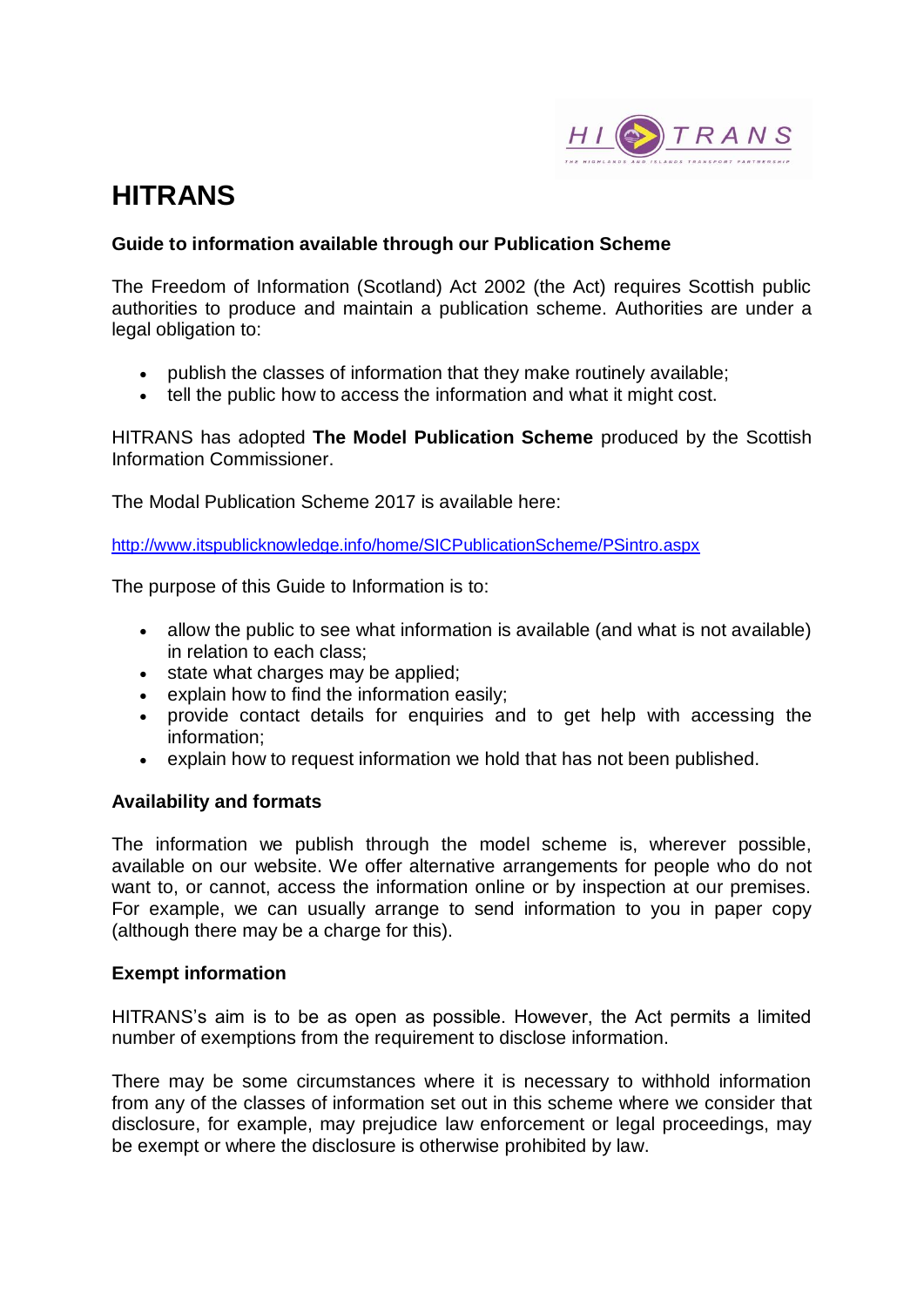We may also withhold information that may prejudice the commercial interests or confidentiality of any person or organisation and information which is personal information under the Data Protection Act 1998.

In these cases we will withhold the information and indicate why the information is being withheld.

## **Copyright**

Information obtained from this publication scheme generally can be copied or reproduced without formal permission from HITRANS, provided it is copied and reproduced accurately and is not used in a misleading, defamatory or prejudicial context and provided you identify the source of the material and HITRANS's copyright status is acknowledged.

Please note that any of the material published in terms of this publication scheme remains the copyright © of HITRANS unless otherwise stated. Commercial exploitation or reproduction of this material is prohibited. Any requests concerning the publication of material on a commercial basis should be made in writing.

Some of the material available by virtue of the publication scheme may be subject to third party copyright. You should seek the consent of the copyright owner if you wish to reproduce any of this information.

Some works produced by the government qualify for Crown copyright protection which means that some of these materials can be reproduced without a licence. More details of these categories can be found at:

<https://www2.gov.scot/CrownCopyright>

Any Ordnance Survey mapping included within any material reproduced as part of the publication scheme is provided to HITRANS under a licence from Ordnance Survey and which is being provided as part of the Publication Scheme in order to fulfil its public function. If using material with Ordnance Survey material within the documents, you should contact Ordnance Survey to obtain advice on such use. Ordnance Survey's website is:

[https://www.ordnancesurvey.co.uk](https://www.ordnancesurvey.co.uk/)

HITRANS will not provide Ordnance Survey mapping in any format that would mean that this would infringe its licence and will not provide Ordnance Survey mapping in digital format.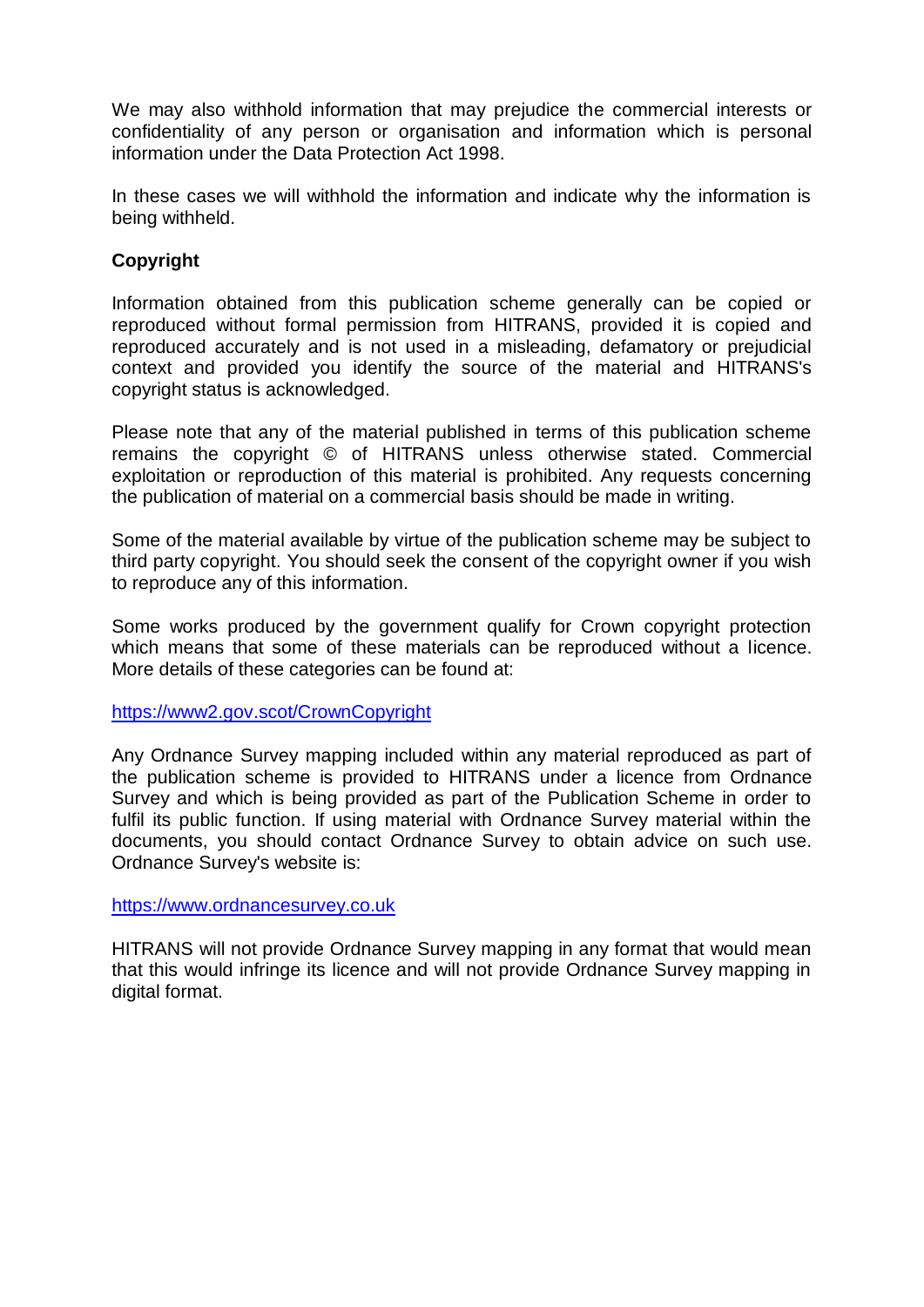## **Accessing Information not included in the Publication Scheme**

As indicated, this scheme lists the information that is or will be routinely made available. However, members of the public have further rights that enable them to access information from HITRANS.

Since 1 January 2005, members of the public have had the right to access information from Scottish Public Authorities (Section 1 of the Act). On 3 April, 2006, HITRANS was designated as a Scottish Public Authority. Therefore, members of the public have the right to access information held by HITRANS or held on behalf of HITRANS subject to certain exceptions and conditions.

The process for obtaining information under section 1 of the Act (Freedom of Information request) is different than obtaining information under the publication scheme.

Before submitting a Freedom of Information request you should check our website as HITRANS places a large amount of information on the website.

However, if you wish to submit a Freedom of Information request, the request must be in writing or in some other permanent recordable form such as an e-mail. The request should:

- Describe the information requested;
- State an address for correspondence;
- Preferably provide a contact number (in case we need to contact you to clarify the information requested);
- State the format in which you would wish to receive the information.

HITRANS wishes to assist applicants and therefore we may contact you to clarify the exact nature of the information requested or to discuss the format of the information with you.

Our staff who are responsible for this scheme would be happy to assist you if you wish to contact them with any requests.

#### **Charges**

This section explains when we may make a charge for our publications and how any charge will be calculated. There is no charge to view information on our website or at our premises.

We may charge for providing information to you, but we will charge you no more than it actually costs us to do so. We will always tell you what the cost is before providing the information to you.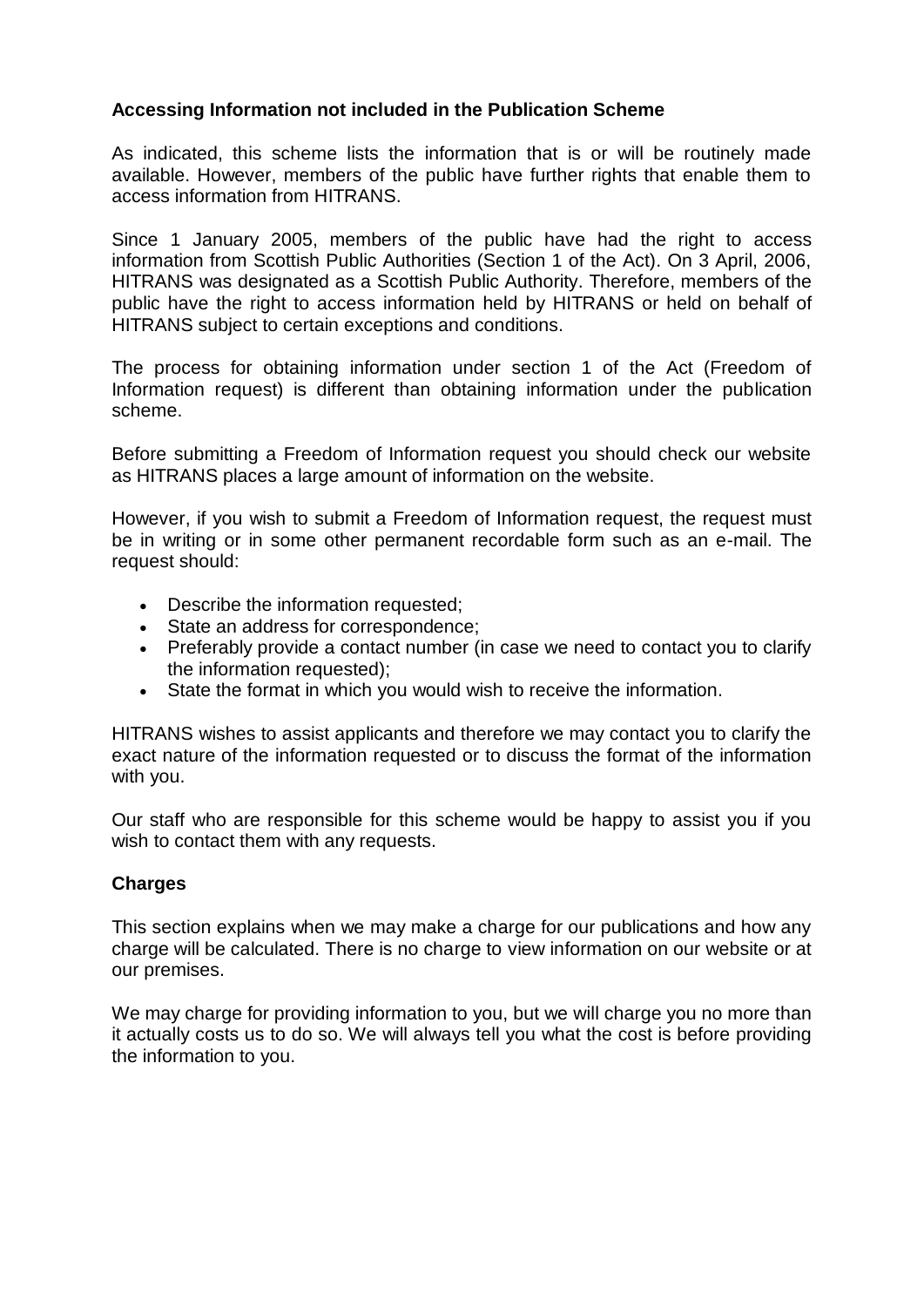Our photocopying charge per sheet of paper is shown in the tables below:

## **Black and white photocopying**

| Size of paper | Pence per sheet of paper |
|---------------|--------------------------|
| A4            |                          |

## **Colour photocopying**

| Size of paper | Pence per sheet of paper |
|---------------|--------------------------|
| A4            |                          |

Information provided on CD-Rom will be charged at 50p per computer disc.

Postage costs will be recharged at the rate we paid to send the information to you. Our charge is for sending information by Royal Mail First Class.

When providing copies of pre-printed publications, we will charge no more than the cost per copy, pro rata, of the total print run.

We do not pass on any other costs to you in relation to our published information.

#### **Contact us**

You can contact us for assistance with any aspect of this publication scheme:

#### **The Freedom of Information Officer**

#### **HITRANS, 2nd Floor/Rear, 7 Ardross Terrace, Inverness, IV3 5NQ**

#### **or E-mail: [info@hitrans.org.uk](mailto:info@hitrans.org.uk)**

We will also advise you how to ask for information that we do not publish or how to complain if you are dissatisfied with any aspect of this Publication Scheme.

#### **Classes of information**

#### **The classes of information that we publish**

We publish information that we hold within the following classes. Once information is published under a class we will continue to make it available for the current and previous two financial years.

Where information has been updated or superseded, only the current version will be available. If you would like to see previous versions, you may make a request to us for that information.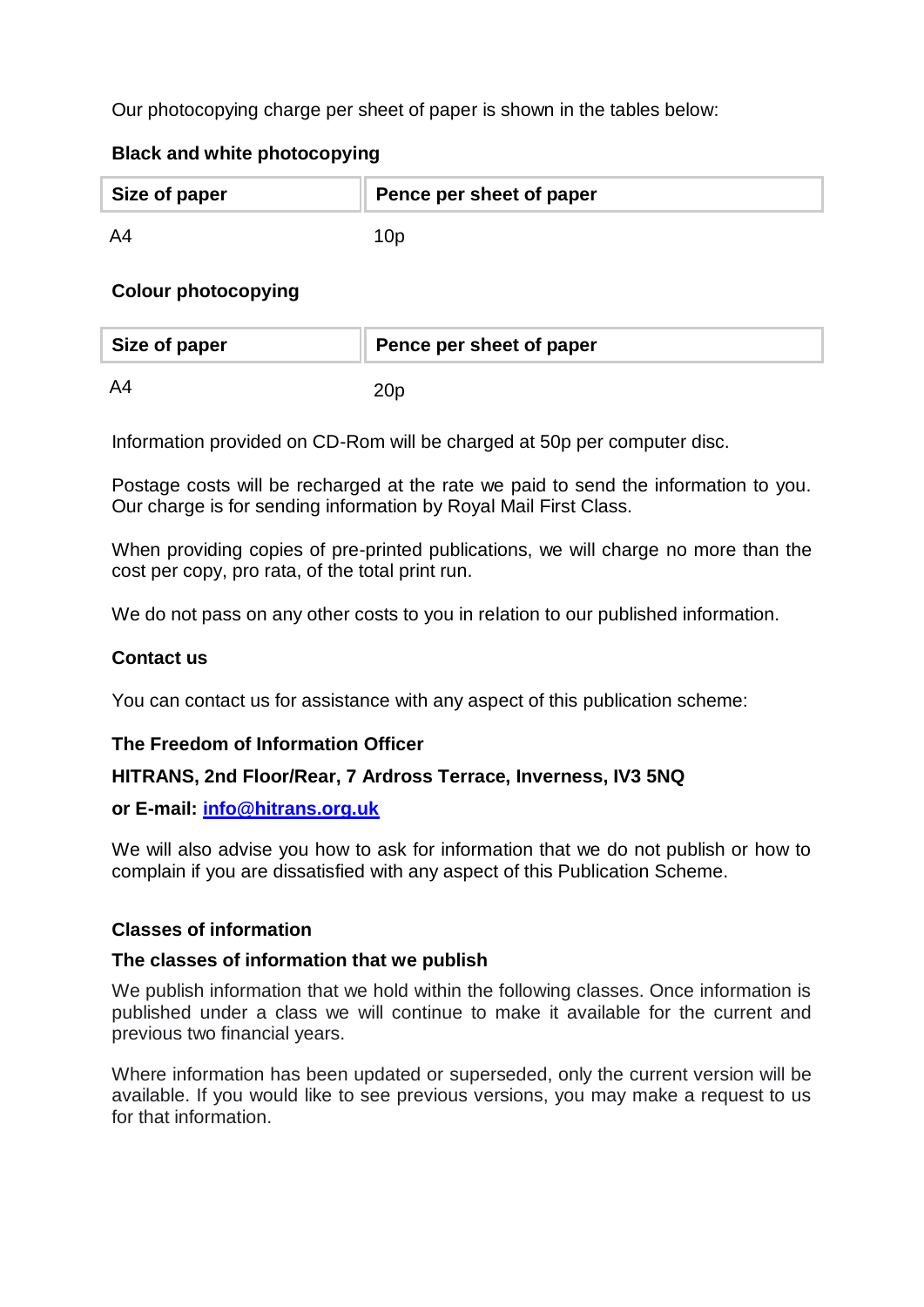# **CLASS 1: ABOUT THE PARTNERSHIP**

## **Class description:**

Information about the Partnership, who we are, where to find us, how to contact us, how we are managed and our external relations.

| The information we<br>publish under this<br>class                                                                                                         | How to access it                                                                                                                                                           |
|-----------------------------------------------------------------------------------------------------------------------------------------------------------|----------------------------------------------------------------------------------------------------------------------------------------------------------------------------|
| <b>General Information</b>                                                                                                                                |                                                                                                                                                                            |
| Partnership name                                                                                                                                          | HITRANS - https://hitrans.org.uk/Contact_us                                                                                                                                |
| Address and<br>Contact details -<br>customer care and<br>complaint functions                                                                              | https://hitrans.org.uk/Contact_us                                                                                                                                          |
| Organisational<br>structure, roles and<br>responsibilities of<br>senior officers                                                                          | https://hitrans.org.uk/Corporate/Annual_Reports_and_Busine<br>ss_Plans                                                                                                     |
| <b>Business</b><br>opening hours:                                                                                                                         | $9:00am - 5:00pm$                                                                                                                                                          |
| <b>Publication Scheme</b><br>and guide to<br>information including<br>contact details and<br>advice on how to<br>request information                      | http://www.itspublicknowledge.info/ScottishPublicAuthorities/P<br>ublicationSchemes/PublicationSchemesHome.aspx<br>https://hitrans.org.uk/Documents/Publication_Scheme.pdf |
| <b>Constitution</b>                                                                                                                                       |                                                                                                                                                                            |
| Legal framework                                                                                                                                           | https://hitrans.org.uk/About_us                                                                                                                                            |
| How the<br>Partnership is run                                                                                                                             |                                                                                                                                                                            |
| Names of chief<br>officers and<br>Partnership<br>Members,<br>Partnership<br>Committees and<br>decision making<br>structures, corporate<br>governance, etc | https://hitrans.org.uk/Corporate/Annual_Reports_and_Busine<br>ss_Plans<br>https://hitrans.org.uk/About_us/Organisation                                                     |
| Governance policies,<br>including standing<br>orders etc                                                                                                  | https://hitrans.org.uk/Corporate/Corporate_Documents/Policie<br>s and Schemes                                                                                              |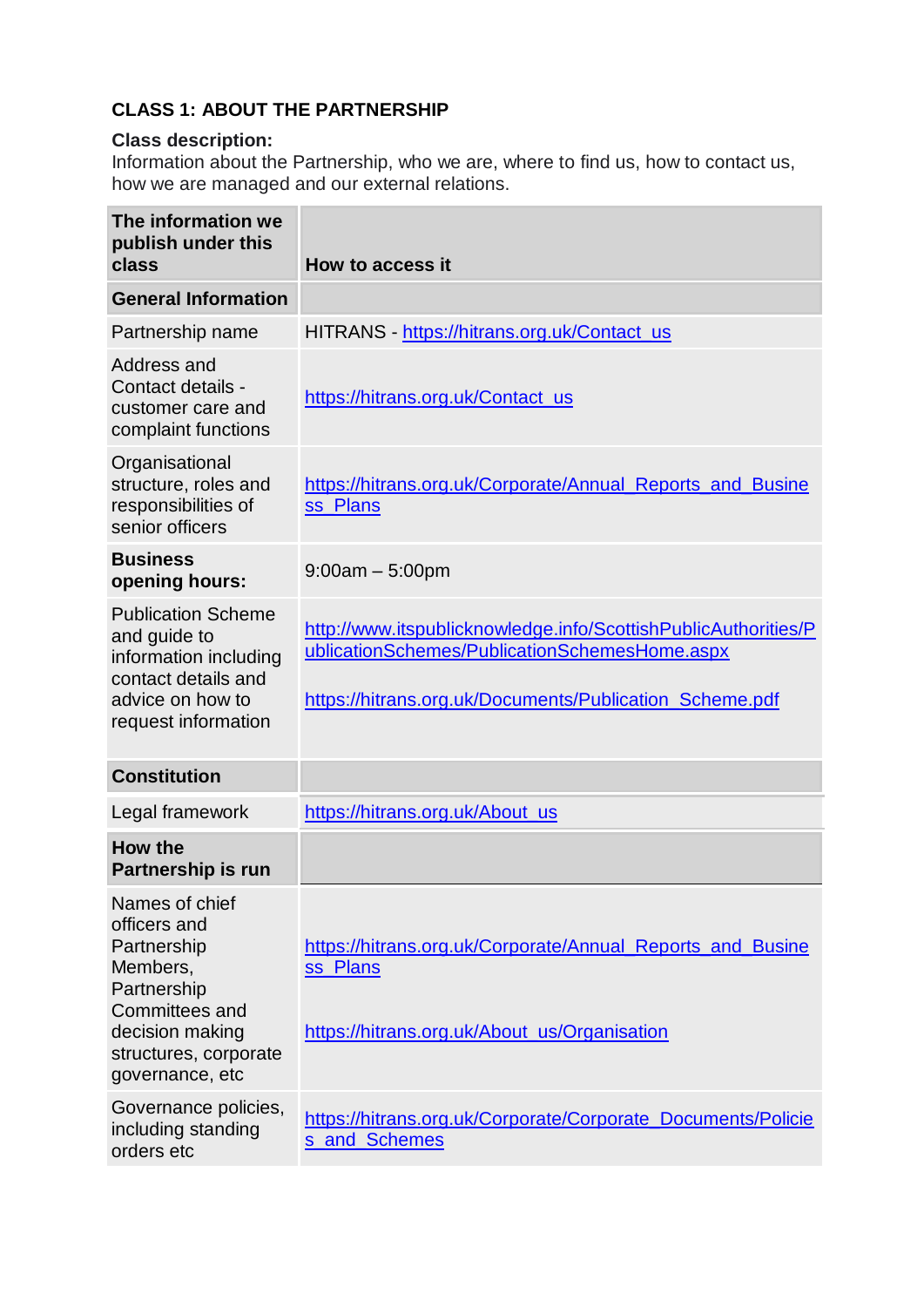| <b>Corporate Planning</b>                                         |                                                                        |
|-------------------------------------------------------------------|------------------------------------------------------------------------|
| <b>Mission statement</b>                                          | https://hitrans.org.uk/Corporate/Annual_Reports_and_Busine<br>ss Plans |
| Corporate strategies                                              | https://hitrans.org.uk/Corporate/Corporate_Documents/Public<br>ations  |
| Corporate<br>policies, e.g.<br>equality,<br>environmental,<br>etc | https://hitrans.org.uk/Corporate/Corporate Documents/Public<br>ations  |
| Strategic planning<br>process                                     | https://hitrans.org.uk/Corporate/Corporate_Documents/Public<br>ations  |

# **CLASS 2: HOW WE DELIVER OUR FUNCTIONS AND SERVICES**

## **Class description:**

Information about our work, our strategy and policies for delivering functions and services and information for our service users.

| The information we<br>publish under this class                    | How to access it                                                         |
|-------------------------------------------------------------------|--------------------------------------------------------------------------|
| <b>Functions</b>                                                  |                                                                          |
| <b>Regional Transport</b><br>Strategy                             | https://hitrans.org.uk/Corporate/Corporate_Documents/Stra<br>tegy        |
| <b>Regional Transport</b><br><b>Strategy Monitoring</b><br>Report | https://hitrans.org.uk/Corporate/Corporate_Documents/Stra<br>tegy        |
| <b>RTS Action Plans</b>                                           | https://hitrans.org.uk/Corporate/Corporate_Documents/Stra<br><u>tegy</u> |
| What We Do                                                        | http://www.hitrans.org.uk/About_us                                       |
| <b>HITRANS Projects</b>                                           | http://www.hitrans.org.uk/Projects/Overview                              |
| <b>Community Planning</b>                                         | https://hitrans.org.uk/About_us/Our_Role_in_Community_P<br>lanning       |
| <b>Services</b>                                                   |                                                                          |
| <b>Travel Information and</b><br>Advice                           | https://hitrans.org.uk/Plan_Your_Journey/Journey_Planner                 |
|                                                                   | https://hitrans.org.uk/Plan_Your_Journey/Travel_Planning                 |
|                                                                   | http://www.travelinescotland.com/welcome.do                              |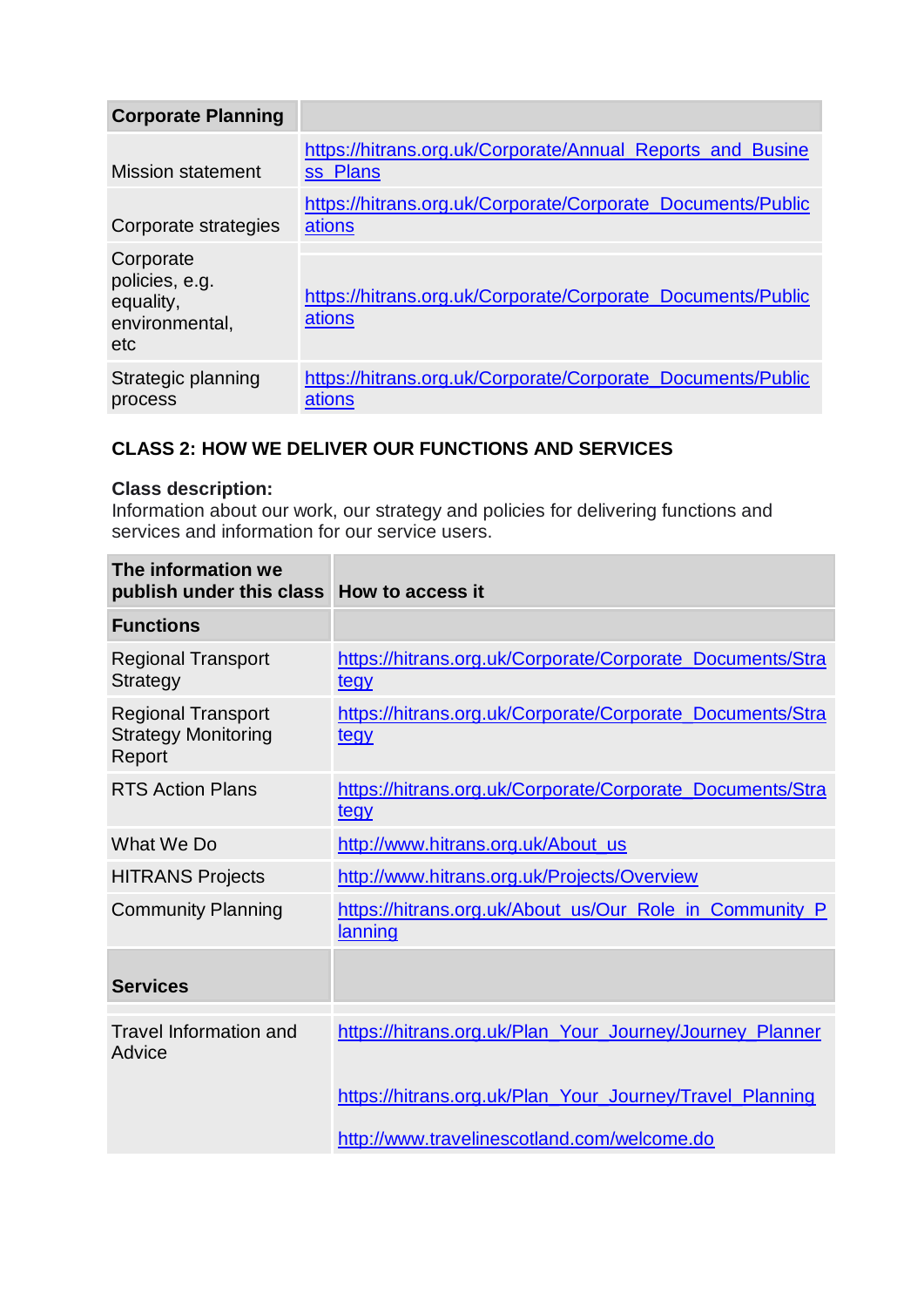| Timetable Information<br>and Journey Planning  | https://hitrans.org.uk/Plan_Your_Journey/Journey_Planner<br>www.hitravel.liftshare.com<br>https://hitrans.org.uk/Plan_Your_Journey/Travel_Planning |
|------------------------------------------------|----------------------------------------------------------------------------------------------------------------------------------------------------|
| Feedback (including<br>complaints/compliments) | http://www.hitrans.org.uk/Contact_us                                                                                                               |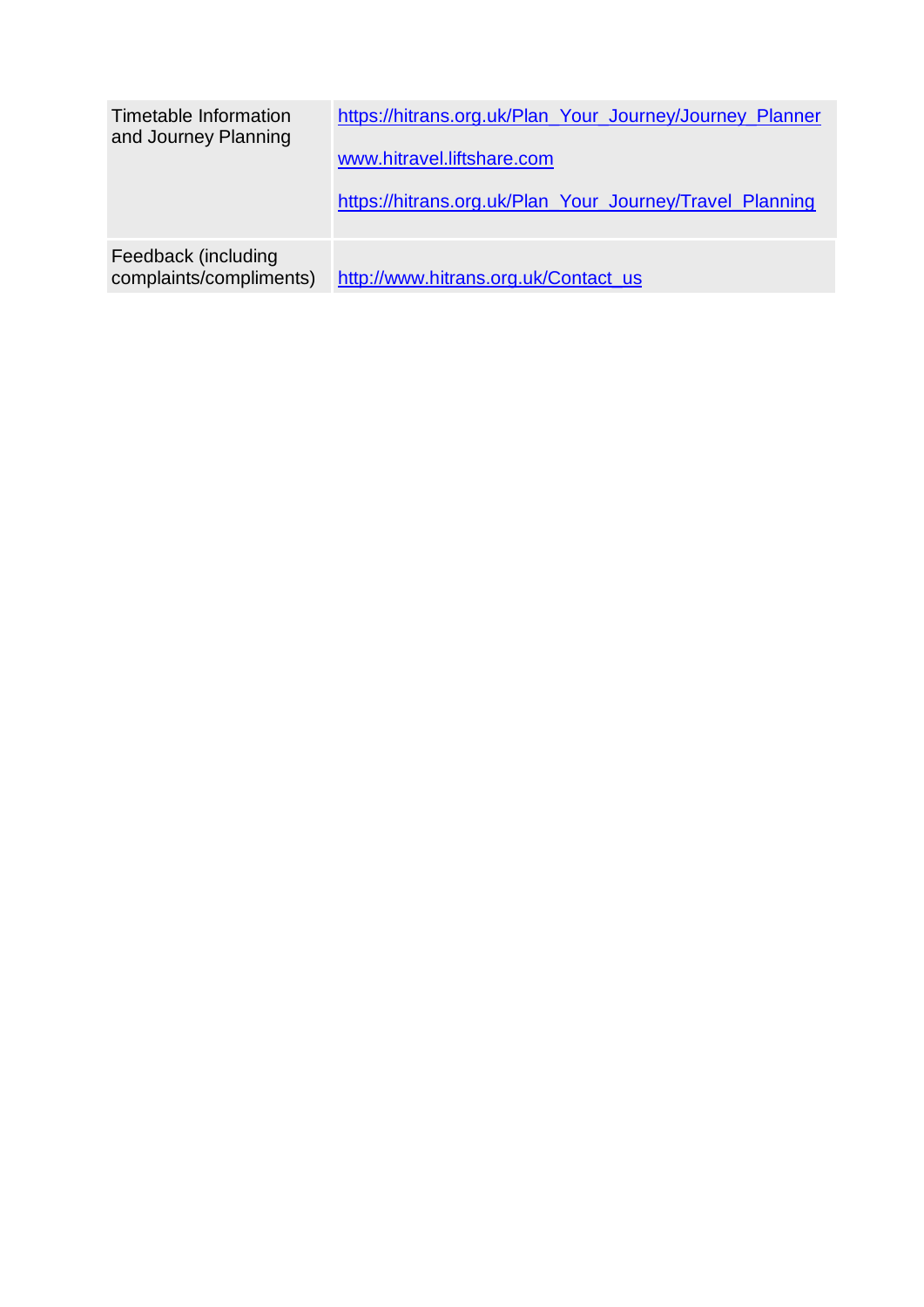## **CLASS 3: HOW THE PARTNERSHIP TAKES DECISIONS AND WHAT IT HAS DECIDED**

## **Class description:**

Information about the decisions we take, how we make decisions and how we involve others.

| The information<br>we publish under<br>this class                                            | How to access it                                                              |
|----------------------------------------------------------------------------------------------|-------------------------------------------------------------------------------|
| <b>Decision Making</b>                                                                       |                                                                               |
| Agendas and<br>minutes of<br>Partnership<br>meetings and its<br>committees                   | http://www.hitrans.org.uk/Meetings                                            |
| The Regional<br><b>Transport Strategy</b><br>for the Highlands<br>and Islands of<br>Scotland | https://hitrans.org.uk/Corporate/Corporate_Documents/Strategy                 |
| <b>List of Partnership</b><br>members                                                        | http://www.hitrans.org.uk/About_us/Organisation                               |
| <b>Governance</b><br>documents                                                               |                                                                               |
| Partnership<br><b>Standing Orders</b>                                                        | https://hitrans.org.uk/Corporate/Corporate_Documents/Policies<br>_and_Schemes |
|                                                                                              | <b>Covered by The Highland Council Contract Standing Orders</b>               |
| <b>Contract Standing</b><br>Orders                                                           | https://hitrans.org.uk/Corporate/Corporate_Documents/Policies<br>and_Schemes  |
| Scheme of<br>Delegations                                                                     | https://hitrans.org.uk/Corporate/Corporate_Documents/Policies<br>and Schemes  |
| Code of conduct                                                                              | https://hitrans.org.uk/Corporate/Members/Members_Code_of<br><b>Conduct</b>    |
|                                                                                              | Covered by The Highland Council Financial Regulations                         |
| Financial<br>Regulations                                                                     | https://hitrans.org.uk/Corporate/Corporate_Documents/Policies<br>and_Schemes  |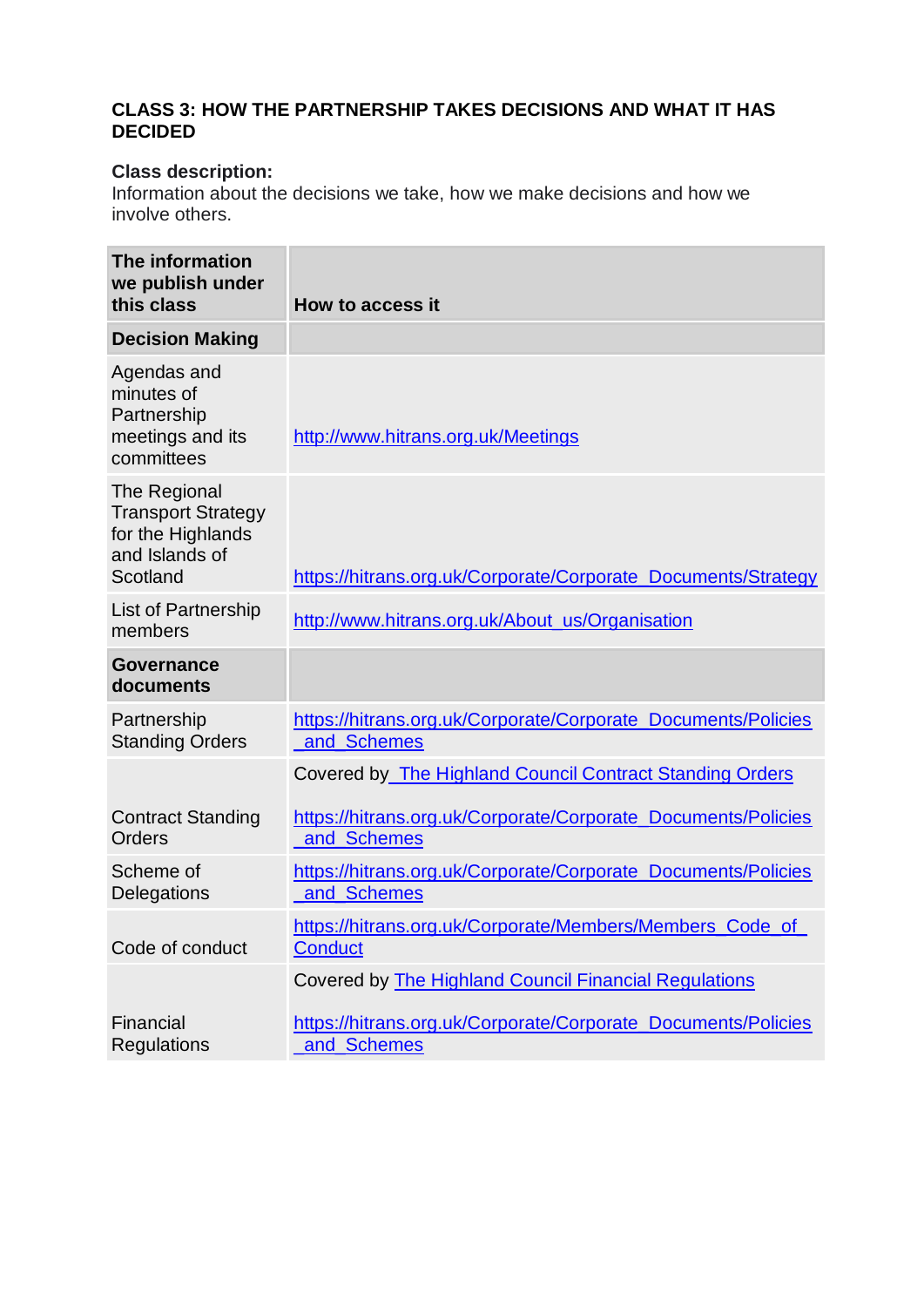## **CLASS 4: WHAT THE PARTNERSHIP SPENDS AND HOW IT SPENDS IT Class description:**

Information about our strategy for, and management of, financial resources (in sufficient detail to explain how we plan to spend public money and what has actually been spent.

| <b>The</b><br>information<br>we publish<br>under this<br>class          | How to access it                                                                              |
|-------------------------------------------------------------------------|-----------------------------------------------------------------------------------------------|
| Annual audited<br>accounts                                              | http://www.hitrans.org.uk/Corporate/Corporate_Documents/Publicati<br>ons                      |
| Annual budgets<br>- capital and<br>revenue                              | https://hitrans.org.uk/Corporate/Annual_Reports_and_Business_Pla<br>$\underline{\mathsf{ns}}$ |
| <b>Public Service</b><br>Reform<br>(Scotland) Act<br>2010<br>statements | http://www.hitrans.org.uk/Corporate/Corporate_Documents/Publicati<br>ons                      |
|                                                                         | <b>Covered by The Highland Council Financial Regulations</b>                                  |
| Financial<br>Regulations                                                | https://hitrans.org.uk/Corporate/Corporate_Documents/Policies_and<br>Schemes                  |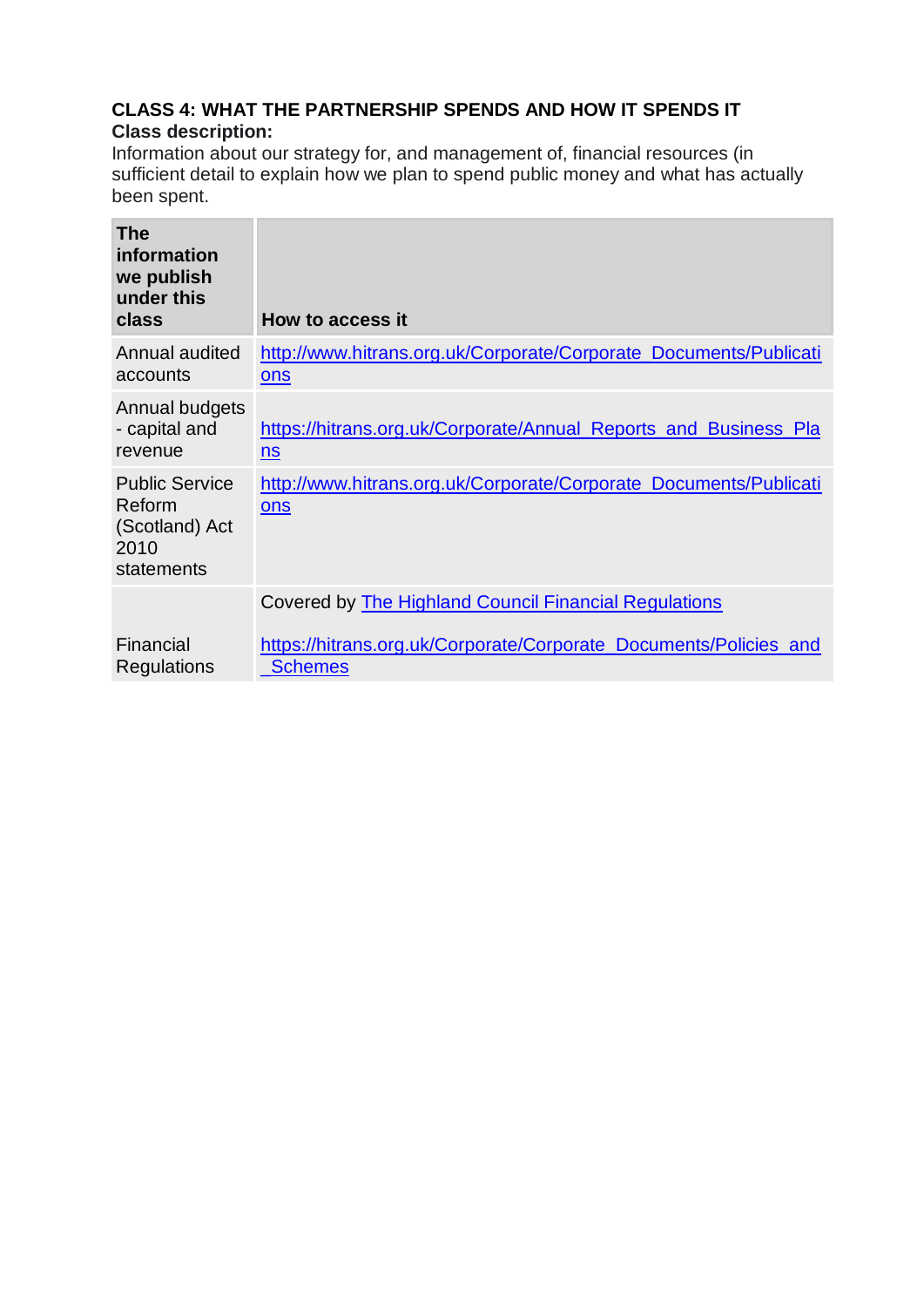## **CLASS 5: HOW THE PARTNERSHIP MANAGES ITS HUMAN, PHYSICAL AND INFORMATION RESOURCES**

#### **Class description:**

Information about how we manage the human, physical and information resources of the Partnership.

| The information we<br>publish under this<br>class                                                              | How to access it                                                                                                   |
|----------------------------------------------------------------------------------------------------------------|--------------------------------------------------------------------------------------------------------------------|
| <b>Human Resources</b>                                                                                         |                                                                                                                    |
| <b>Staff Policies</b>                                                                                          | Covered by the <b>Comhairle nan Eilean Siar</b> personnel<br>policies and procedures                               |
| <b>Conditions of Service</b>                                                                                   | https://hitrans.org.uk/Contact_us                                                                                  |
| <b>Equality Approach</b><br>including Disability,<br>Gender, and Race                                          | http://www.hitrans.org.uk/Corporate/Corporate_Document<br>s/Policies and Schemes                                   |
| <b>Careers at HITRANS</b>                                                                                      | Contact us at details above. All vacancies will be posted<br>on <i>myjobscotland</i> and our website under 'News'. |
| <b>Physical Resources</b>                                                                                      |                                                                                                                    |
| <b>HITRANS Property</b><br>Information                                                                         | https://hitrans.org.uk/Contact_us                                                                                  |
| <b>Strategic Environmental</b><br><b>Assessment Main</b><br><b>Report and Executive</b><br>Summary, March 2007 | http://www.hitrans.org.uk/Corporate/Corporate_Document<br>s/Strategy                                               |
| <b>Sustainable and Active</b><br><b>Travel Grant Scheme</b>                                                    | http://www.hitrans.org.uk/Plan_Your_Journey/Travel_Plan<br>ning                                                    |
| <b>Information Resources</b>                                                                                   |                                                                                                                    |
| <b>HITRANS's Publication</b><br>Scheme                                                                         | http://www.hitrans.org.uk/Corporate/Corporate_Document<br>s/Policies_and_Schemes                                   |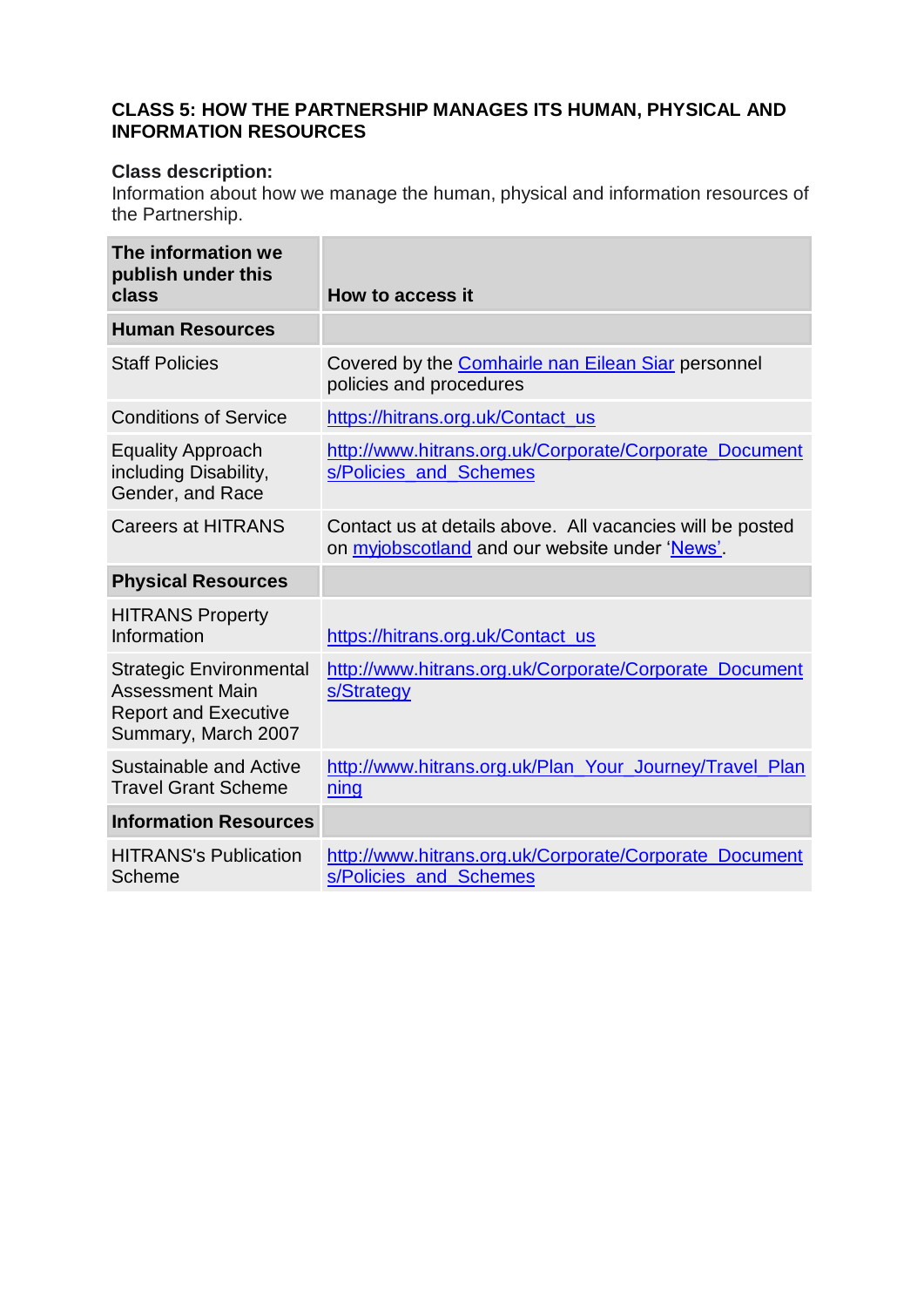### **CLASS 6: HOW THE PARTNERSHIP PROCURES GOODS AND SERVICES FROM EXTERNAL PROVIDERS**

#### **Class description:**

Information about how we procure goods and services, and our contracts with external providers.

| The information we<br>publish under this class How to access it |                                                                                                                                                                                |
|-----------------------------------------------------------------|--------------------------------------------------------------------------------------------------------------------------------------------------------------------------------|
| <b>Contracts Standing</b><br>Orders                             | <b>Covered by The Highland Council Contract Standing</b><br><b>Orders</b><br>https://hitrans.org.uk/Documents/HITRANS_Contract_St<br>anding Orders - Adopted November 2016.pdf |
| Tender Awards through<br><b>Public Contracts Scotland</b>       | https://www.publiccontractsscotland.gov.uk                                                                                                                                     |
| Past Tenders Awarded                                            | https://hitrans.org.uk/Corporate/Annual_Reports_and_B<br>usiness Plans                                                                                                         |

# **CLASS 7: HOW THE PARTNERSHIP IS PERFORMING**

#### **Class description:**

Information about how the Partnership performs as an organisation, and how well it delivers its functions and services.

| The information we<br>publish under this<br>class | How to access it                                                       |
|---------------------------------------------------|------------------------------------------------------------------------|
| Annual report                                     | https://hitrans.org.uk/Corporate/Annual_Reports_and_Busi<br>ness_Plans |

## **CLASS 8: OUR COMMERCIAL PUBLICATIONS**

#### **Class description:**

Information packaged and made available for sale on a commercial basis and sold at market value through a retail outlet e.g. bookshop, museum or research journal.

| The information we publish under this<br>class                                                                               | How to access it                                              |
|------------------------------------------------------------------------------------------------------------------------------|---------------------------------------------------------------|
| Information packaged and made<br>available for sale on a commercial basis<br>sold at market value through a retail<br>outlet | We do not hold or publish information<br>under this category. |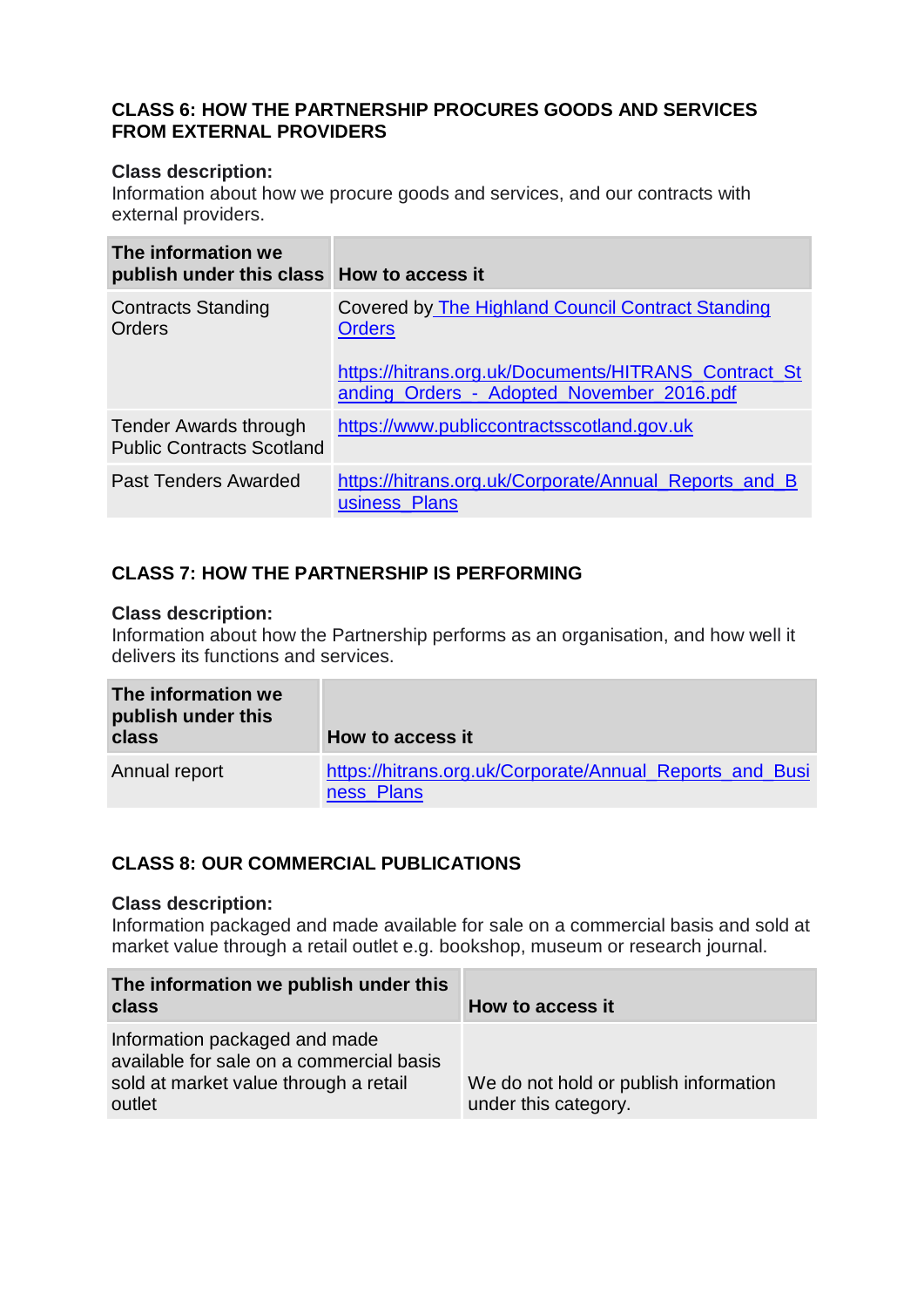## **CLASS 9: OPEN DATA**

## **Class description:**

÷

Information regarding the Scottish Government's Open Data Strategy and links to HITRANS Open Data.

| The information we publish under this<br>class | How to access it                              |
|------------------------------------------------|-----------------------------------------------|
| Open Data                                      | https://hitrans.org.uk/Freedom_of_information |

÷,